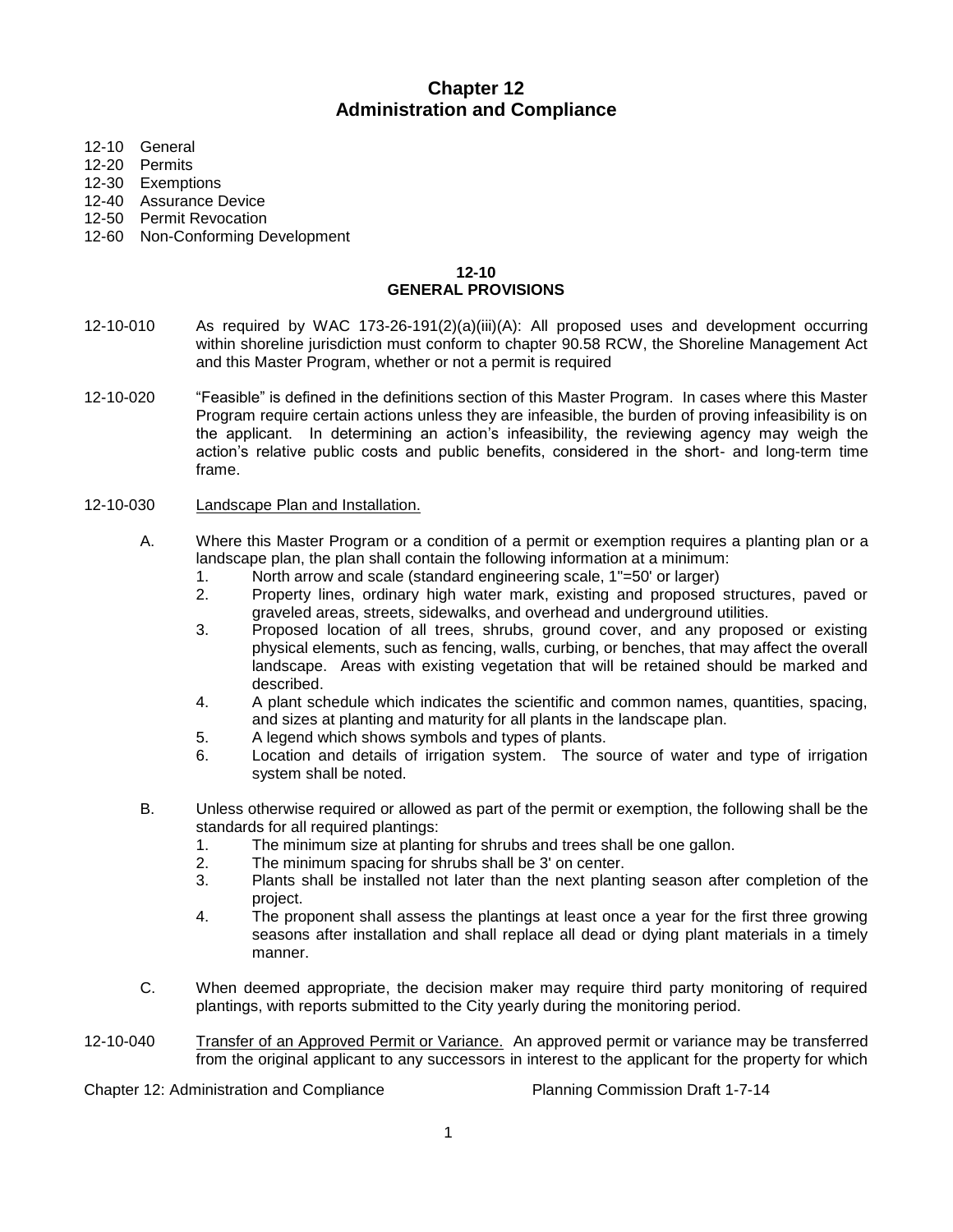the permit or variance was approved, provided that all of the conditions and requirements of the approved permit or variance shall continue in effect as long as the use or activity is pursued or the structure exists, unless the terms of the permit are modified in accordance with the applicable provisions of this Master Program.

- 12-10-050 Appeals. Appeals related to issuance or non-issuance of shoreline permits and exemptions shall be processed the same as any other land use appeals.
- 12-10-060 Enforcement. Violations of this Master Program shall be enforced in the same manner as zoning violations.
- 12-10-070 Severability. If any provisions of this Master Program, or its application to any person or legal entity or parcel of land or circumstances, is held invalid, the remainder of the Master Program, or the application of the provisions to other persons or legal entities or parcels of land or circumstances, shall not be affected.
- 12-10-080 Conflict of Provisions. Should a conflict occur between the provisions of this Master Program or between this Master Program and the laws, regulations, code, or rules promulgated by any other authority having jurisdiction within the City of Moses Lake, the most restrictive requirement shall be applied, except when constrained by federal or state law, or where specifically provided otherwise in the Master Program.

### **12-20 PERMITS**

- 12-20-010 Permit Processing Procedures. Shoreline substantial development permits, shoreline conditional use permits, and shoreline variances shall be processed the same as other land use permits, using the procedures in Moses Lake Municipal Code Title 20. A public hearing in front of the Planning Commission shall be required for Shoreline Substantial Development Permits, Shoreline Conditional Use Permits, and Shoreline Variances. The Planning Commission shall be the approving authority for Shoreline Substantial Development Permits, Shoreline Conditional Use Permits, and Shoreline Variances.
- 12-20-020 Application submittal requirements. The following shall be required for a complete application:
	- A. The name, address, phone number, and signature of the applicant. The applicant should be the owner of the property or the primary proponent of the project and not the representative of the owner or proponent.
		- B. The name, address, and phone number of the applicant's representative, if any.
		- C. The name, address, phone number, and signature of the property owner, if other than the applicant.
		- D. Location of property, including address, legal description, and Assessor Parcel Number.
		- E. A general description of the proposed project that includes the proposed use or uses and the activities necessary to accomplish the project.
		- F. A general description of the property as it now exists including its physical characteristics and improvements and structures.
		- G. A general description of the vicinity of the proposed project including identification of the adjacent uses, structures, and improvements; intensity of development, and physical characteristics.
		- H. A site development plan consisting of maps and elevation drawings, drawn to an appropriate standard scale to depict clearly all required information, photographs, and text which shall include:
			- 1. The boundary of the parcel(s) of land upon which the development is proposed.
			- 2. The ordinary high water mark (OHWM) of all water bodies located adjacent to or within the boundary of the project. This may be an approximate location provided that for any development where a determination of consistency with the applicable regulations requires a precise location of the OHWM, the mark shall be located precisely and the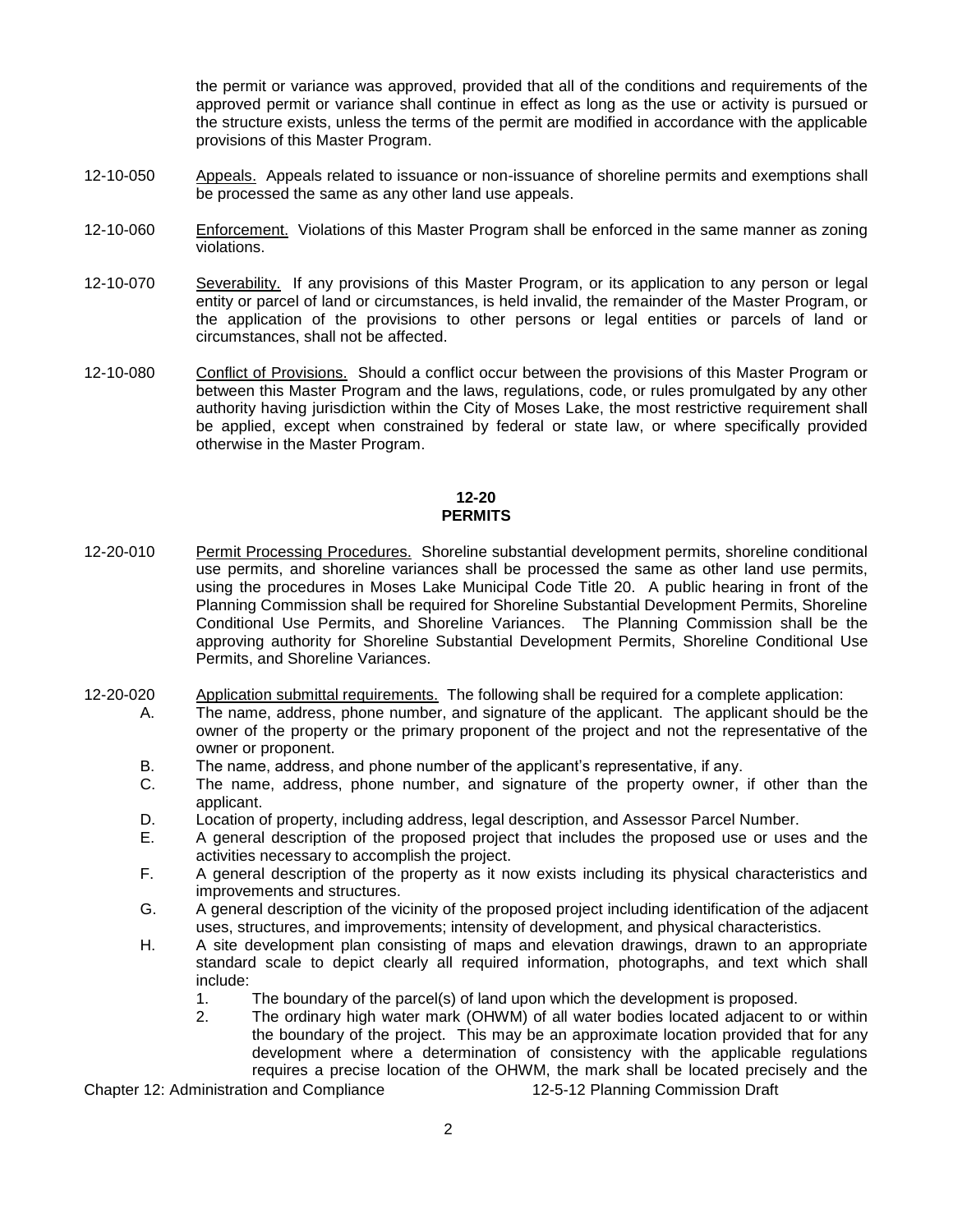biological and hydrological basis for the location as indicated on the plans shall be included in the development plan. Where the OHWM is neither adjacent to or within the boundary of the project, the plan shall indicate the distance and direction to the nearest OHWM of a shoreline.

- 3. Existing and proposed land contours. The contours shall be at intervals sufficient to accurately determine the existing character of the property and the extent of proposed change to the land that is necessary for the development. Areas within the boundary that will not be altered by the development may be indicated as such and contours approximated for that area.
- 4. A wetland analysis report for any wetlands within 200' of the development, and a compensatory mitigation report for wetland areas that will be altered or used as a part of the development.
- 5. A general indication of the character of vegetation found on the site.
- 6. The dimensions and locations of all existing and proposed structures and improvements including but not limited to buildings, paved or graveled areas, roads, utilities, material stockpiles or surcharge, and stormwater management facilities.
- I. Where applicable, a landscaping plan for the project.
- J. Where applicable, plans for development of areas on or off site as mitigation for impacts associated with the proposed project.
- K. Quantity, source, and composition of any fill material that is placed on the site, whether temporary or permanent.
- L. Quantity, composition, and destination of any excavated or dredged material.
- M. A vicinity map showing the relationship of the property and proposed development or use to roads, utilities, existing developments and uses on adjacent properties.
- N. Where applicable, a depiction of the impacts to views from existing residential uses and public areas.
- O. For conditional use permits and variances, a written statement addressing the approval criteria listed below.
- P. For variances, a plan which clearly indicates where development could occur without approval of a variance, the physical features and circumstances on the property that provide a basis for the variance request, and the location of adjacent structures and uses.
- Q. If applicable, critical area reports.
- R. Any other information deemed necessary by the Shoreline Administrator.

### 12-20-030 Review criteria for all development:

- A. All uses and developments shall be consistent with the policies and provisions of the Shoreline Management Act, the state guidelines implementing the Act, and this Master Program. All permits or statements of exemption issued for development or use within shoreline jurisdiction shall include written findings prepared by the Administrator, including compliance with bulk and dimensional standards, policies, and regulations of this Master Program. At the time of approval of the permit or exemption, the approving authority may attach conditions to the approval of developments and/or uses as necessary to assure consistency of the project with the Shoreline Management Act, guidelines, and Master Program.
- B. No permit shall be issued for any new or expanded building or structure with a height of more than 35' above average grade that will obstruct the view of a substantial number of residences on areas adjoining the shorelines except when overriding considerations of the public interest will be served.

### 12-20-040 Review Criteria for Substantial Development Permits:

A. All uses and development shall be consistent with the policies and procedures of the Shoreline Management Act, the state guidelines implementing the Act, and this Master Program.

Chapter 12: Administration and Compliance Planning Commission Draft 1-7-14 B. At the time of permit approval, the Planning Commission may attach conditions to the approval of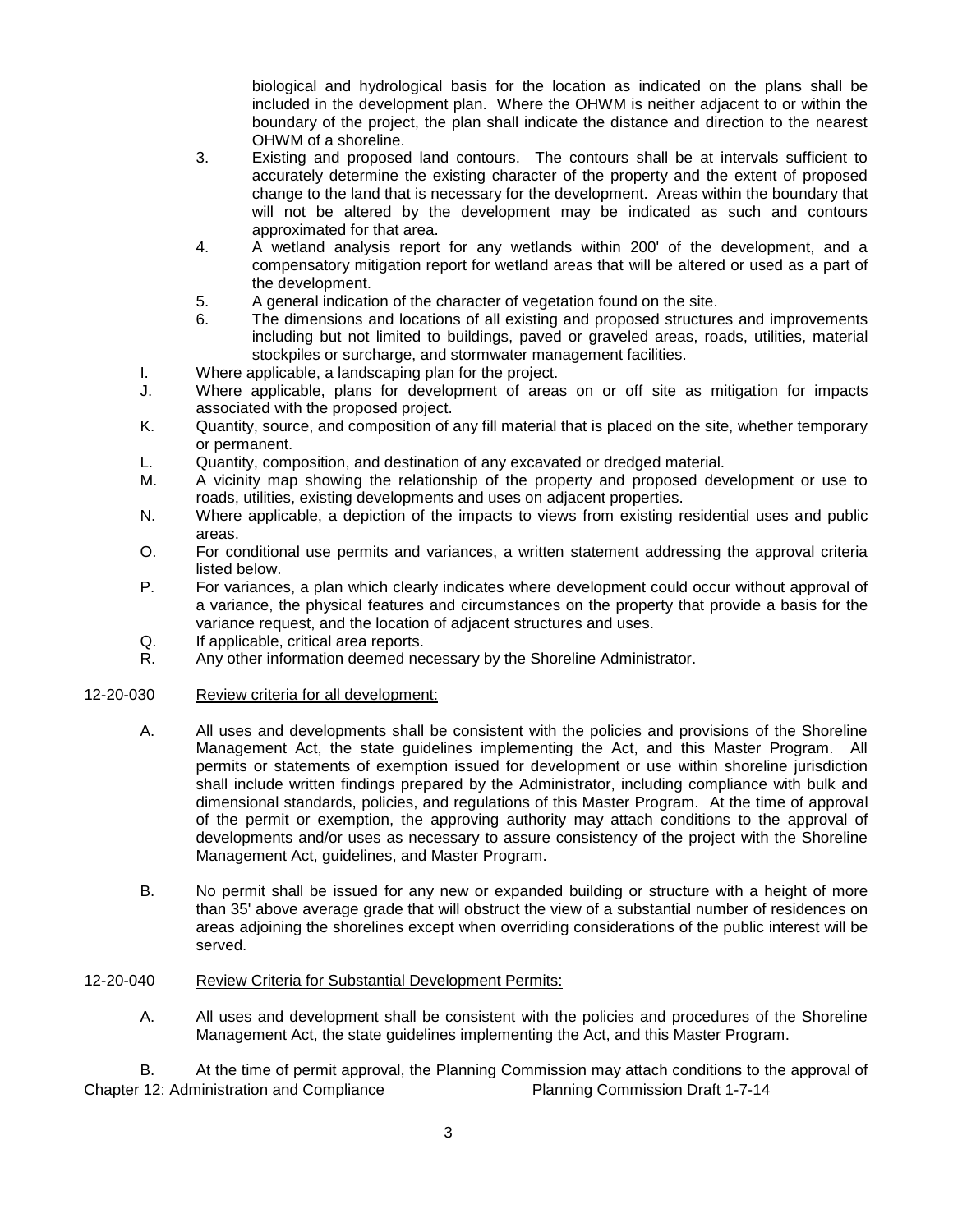permits as necessary to assure consistency of the project with the Act, the guidelines, and this Master Program.

### 12-20-050 Shoreline Conditional Use Permits.

- A. The purpose of a Shoreline Conditional Use Permit is to allow greater flexibility in the application of the use regulations of the Shoreline Master Program in a manner consistent with the policies of RCW 90.58.020. Conditional use permits should be granted in a circumstance where denial of the permit would result in a thwarting of the policy enumerated in RCW 90.58.020. Where necessary, special conditions may be required on the development or on the use of land or water.
- B. Uses which are classified in this Master Program as conditional uses and uses which are unmentioned uses within the Master Program may be authorized provided the applicant demonstrates all of the following:
	- 1. The proposed use is consistent with the policies of RCW 90.58.020 and this Master Program.
	- 2. The proposed use will not interfere with the normal public use of public shorelines.
	- 3. The proposed use of the site and design of the project is compatible with other authorized uses within the area and with uses planned for the area under the Comprehensive Plan and this Master Program.
	- 4. The proposed use will cause no significant adverse effects to the shoreline environment in which it is to be located.
	- 5. The public interest will suffer no substantial detrimental effect.
- C. In granting conditional use permits, the Planning Commission shall consider the cumulative impact of additional requests for like action in the area. For example, if conditional use permits were granted for other developments in the area where similar circumstances exist, the total of the conditional uses shall also remain consistent with the policies of RCW 90.58.020 and shall not produce substantial adverse effects to the shoreline environment.
- D. A use which is specifically prohibited in this Master Program may not be authorized as a conditional use.

### 12-20-060 Variances

- A. The purpose of a variance is strictly limited to granting relief from specific bulk, dimensional, or performance standards set forth in this Master Program where there are extraordinary or unique circumstances relating to the property such that the strict implementation of the Master Program will impose unnecessary hardships on the applicant or thwart the policies set forth in RCW 90.58.020.
- B. Variances should be granted in circumstances where denial of the permit would result in a thwarting of the policy enumerated in RCW 90.58.020. In all instances, the applicant must demonstrate that extraordinary circumstances exist and that the public interest shall suffer no substantial detrimental effects.
- C. Variances for development and/or uses proposed landward of the ordinary high water mark and/or landward of any wetland may be authorized provided the applicant demonstrates all of the following:
	- 1. The strict application of the bulk, dimensional, or performance standards of this Master Program precludes, or significantly interferes with, reasonable use of the property.
	- 2. The hardship described in (1) above is specifically related to the property, and is the result of unique conditions such as irregular lot shape, size, or natural features and the application of the Master Program, and not, for example, from deed restrictions or the applicant's own actions.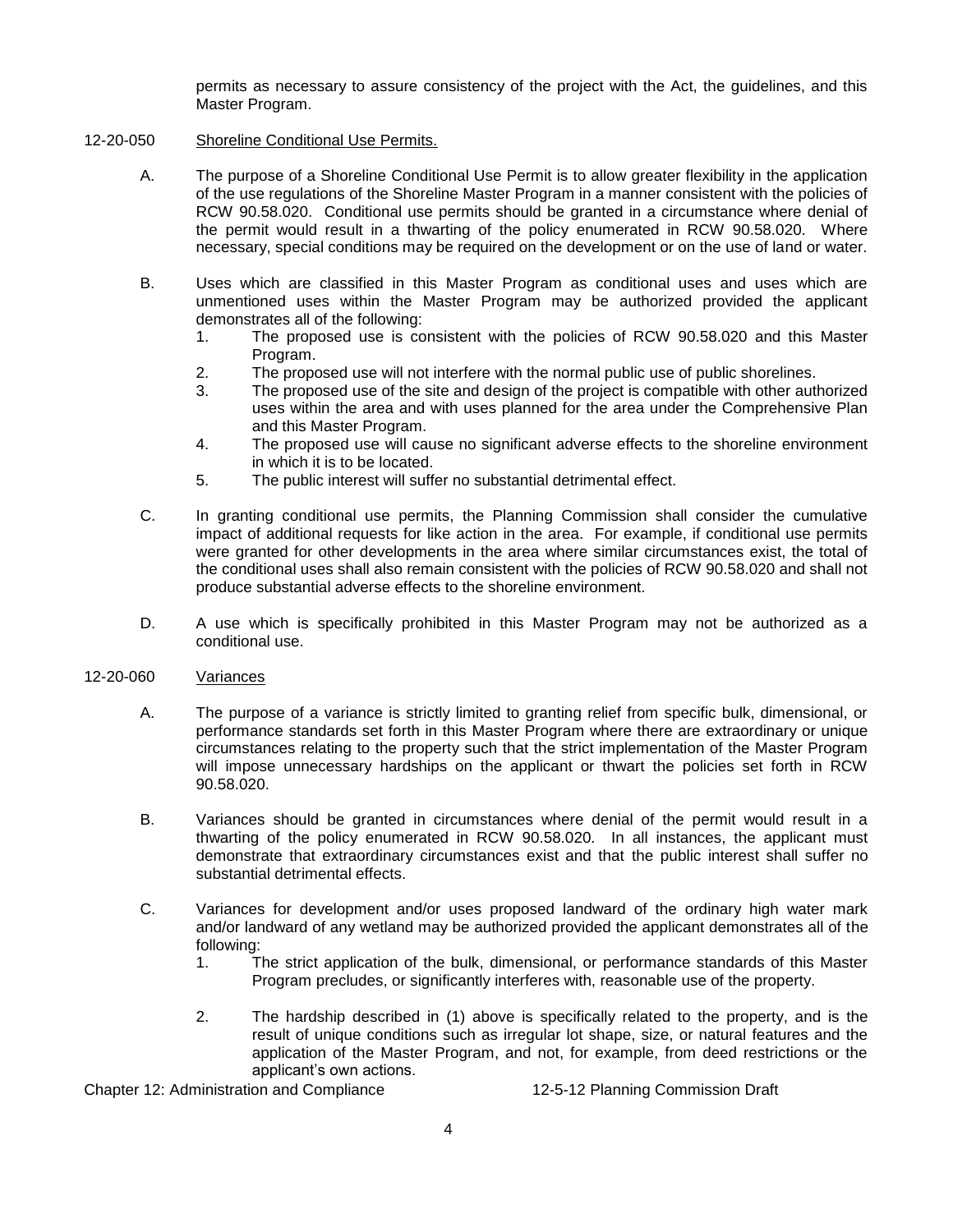- 3. The design of the project is compatible with other authorized uses within the area and with uses planned for the area under the Comprehensive Plan and this Master Program.
- 4. The design of the project will not cause adverse impacts to the shoreline environment.
- 5. The variance will not constitute a grant of special privilege not enjoyed by other properties in the area.
- 6. The variance requested is the minimum necessary to afford relief.
- 7. The public interest will suffer no substantial detrimental effect.
- D. Variances for development and/or uses proposed waterward of the ordinary high water mark and/or within any wetland may be authorized provided the applicant demonstrates all of the following:
	- 1. The strict application of the bulk, dimensional, or performance standards of this Master Program precludes all reasonable use of the property.
	- 2. The hardship described in (1) above is specifically related to the property, and is the result of unique conditions such as irregular lot shape, size, or natural features and the application of the Master Program, and not, for example, from deed restrictions or the applicant's own actions.
	- 3. The design of the project is compatible with other authorized uses within the area and with uses planned for the area under the Comprehensive Plan and this Master Program.
	- 4. The design of the project will not cause adverse impacts to the shoreline environment.
	- 5. The variance will not constitute a grant of special privilege not enjoyed by other properties in the area.
	- 6. The variance requested is the minimum necessary to afford relief.
	- 7. The public interest will suffer no substantial detrimental effect.
	- 8. The public rights of navigation and use of the shorelines will not be adversely affected.
- E. In granting variances, the Planning Commission shall consider the cumulative impact of additional requests for like action in the area. For example, if variances were granted for other developments and/or uses in the area where similar circumstances exist, the total of the variances shall also remain consistent with the policies of RCW 90.58.020 and shall not produce substantial adverse effects to the shoreline environment.

### **12-30**

## **EXEMPTIONS FROM THE SHORELINE SUBSTANTIAL DEVELOPMENT PERMIT PROCESS**

- 12-30-010 General
	- A. An exemption from the substantial development permit process is not an exemption from compliance with the Shoreline Management Act or this Master Program, or from any other regulatory requirement. To be authorized, all uses and developments must be consistent with the policies and regulatory provisions of this Master Program and the Shoreline Management Act. A statement of exemption shall be obtained for exempt activities consistent with the provisions of
- Chapter 12: Administration and Compliance Planning Commission Draft 1-7-14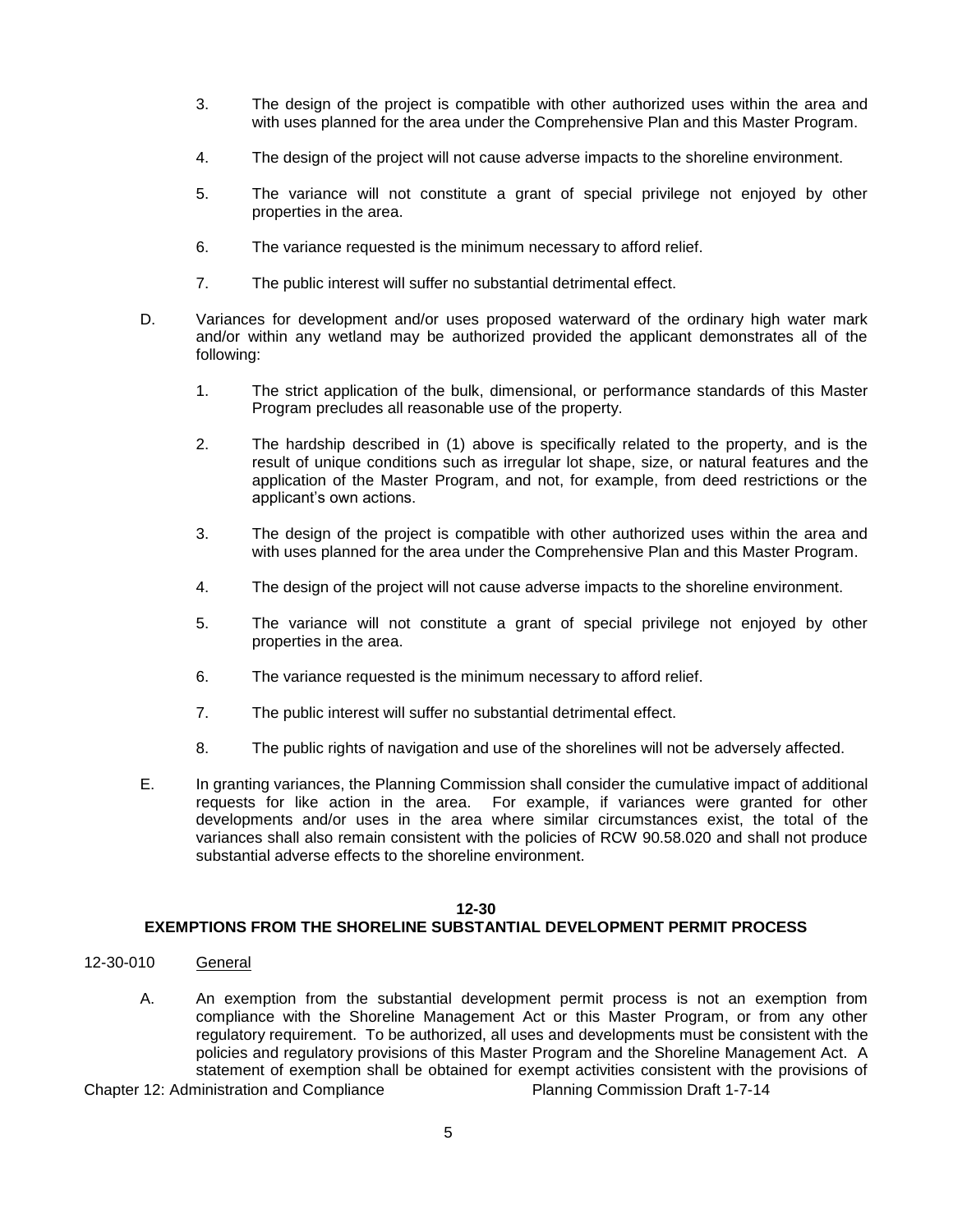12-30-020.

- B. Exemptions shall be construed narrowly. Only those developments that meet the precise terms of one or more of the listed exemptions may be granted exemptions from the substantial development permit process.
- C. The burden of proof that a development or use is exempt is on the proponent of the exempt development action.
- D. If any part of a proposed development is not eligible for exemption, then a substantial development permit is required for the entire project. Exemptions shall not be issued for a series of inter-dependent actions that in sum would require a permit, i.e., a project cannot be submitted in a piece-meal fashion to avoid the requirement for a substantial development permit.
- E. A development or use that is listed as a conditional use pursuant to this Master Program or is an unmentioned use, must obtain a conditional use permit even if the development or use does not require a substantial development permit.
- F. When a development or use is proposed that does not comply with the bulk, dimensional and/or performance standards of this Master Program, such development or use shall only be authorized by approval of a shoreline variance even if the development or use does not require a substantial development permit.
- G. All statements of exemption issued for development or use within shoreline jurisdiction shall include written findings prepared by the Administrator, including compliance with bulk and dimensional standards, policies, and regulations of this Master Program. The Administrator may attach conditions to the approval of exempt developments and/or uses as necessary to assure consistency of the project with the Shoreline Management Act and the Master Program.
- H. Before issuing a Letter of Exemption, the Shoreline Administrator shall review the Master Program to determine if the proposed development requires a Shoreline Conditional Use Permit and/or a Shoreline Variance. It may be necessary for the Shoreline Administrator to conduct a site inspection to ensure that the proposed development meets the exemption criteria. Application information shall include the same items as for a Substantial Development Permit unless otherwise waived by the Administrator.
- 12-30-020 Exemptions Listed. The following activities shall be considered exempt from the requirement to obtain a shoreline substantial development permit. A Statement of Exemption shall be required for those activities listed in 12-30-020 B and C.
	- A. Any development of which the total cost or fair market value, whichever is higher, does not exceed \$5,000, if such development does not materially interfere with the normal public use of the water or shorelines of the state. For purposes of determining whether or not a permit is required, the total cost or fair market value shall be based on the value of development that is occurring on shorelines of the state. The total cost or fair market value of the development shall include the fair market value of any donated, contributed, or found labor, equipment, or materials. The dollar amount shall be adjusted for inflation every five years, as specified in WAC 173-27-  $040(2)(a)$ .
	- B. Normal maintenance or repair of existing structures or developments, including damage by accident, fire, or elements. "Normal maintenance" includes those usual acts to prevent a decline, lapse, or cessation from a lawfully established condition. "Normal repair" means to restore a development to a state comparable to its original condition, including but not limited to its size, shape, configuration, location, and external appearance, within one year after decay or partial destruction, except when repair causes substantial adverse effects to shoreline resources or environment. Replacement of a structure or development may be authorized as repair when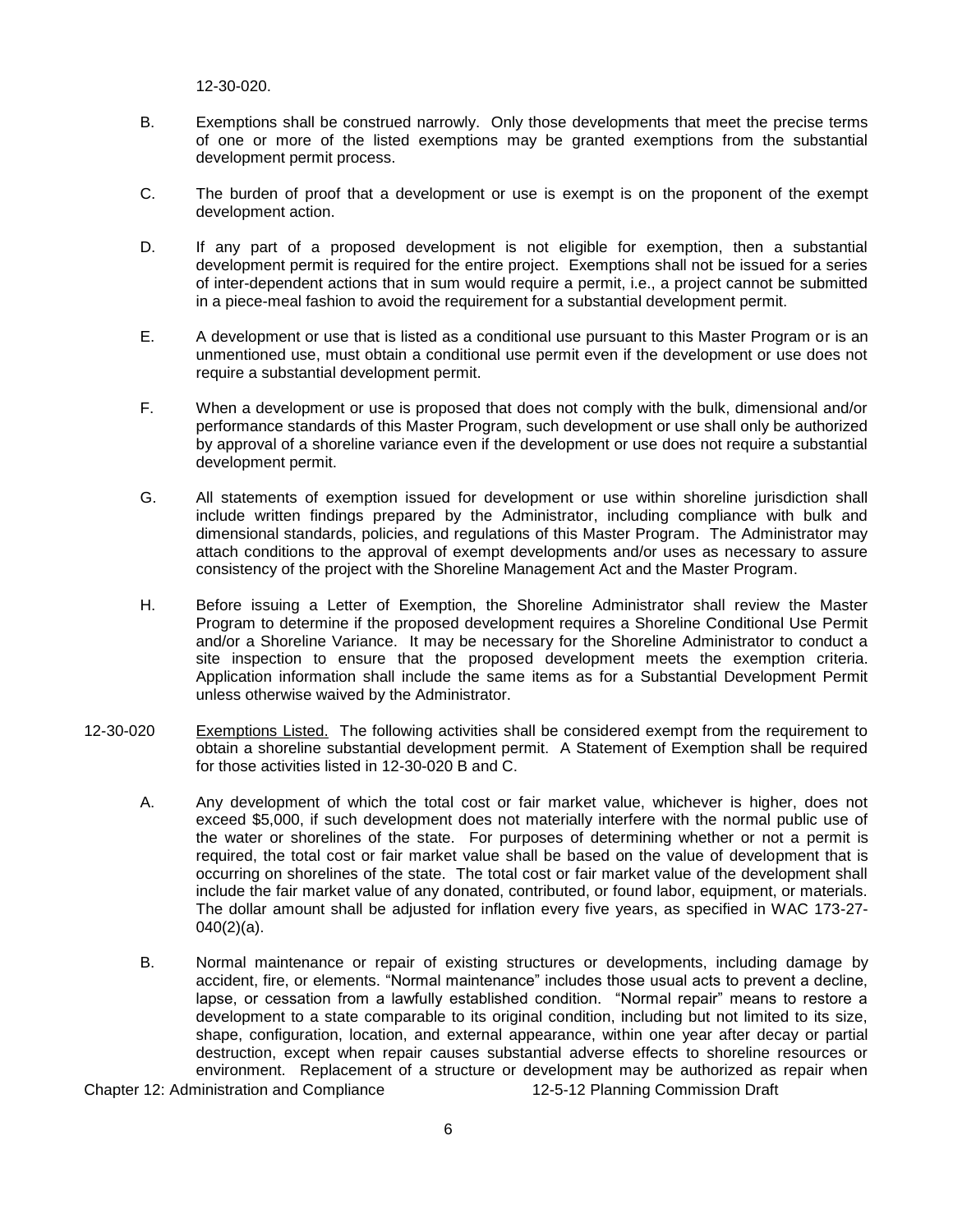such replacement is the common method of repair for the type of structure or development and the replacement structure or development is comparable to the original structure or development including but not limited to its size, shape, configuration, location, and external appearance, and the replacement does not cause substantial adverse effects to shoreline resources or environment. Repair or replacement of shoreline stabilization structures shall meet the requirements of section 8-30 of this Master Program.

- C. Construction of a biotechnical shoreline stabilization or beach nourishment erosion control projects associated with a single family residence when the project has been approved by the Department of Fish and Wildlife. Per Section 8-30 of this Master Program, construction of a bulkhead or riprap at or near the ordinary high water mark shall require a Shoreline Conditional Use Permit and must demonstrate that the proposed bulkhead or riprap is the most natural protective system that is feasible on the site. Such modifications must be for protecting land from erosion, not for the purpose of creating dry land. See the Shoreline Stabilization section of Chapter 8, Shoreline Modifications, for additional requirements.
- D. Emergency construction necessary to protect property from damage by the elements. An "emergency" is an unanticipated and imminent threat to public health, safety, or the environment which requires immediate action within a time too short to allow full compliance with the Shoreline Management Act or this Master Program. Emergency construction does not include development of new permanent protective structures where none previously existed. Where new protective structures are deemed by the Administrator to be the appropriate means to address the emergency situation, upon abatement of the emergency situation the new structure shall be removed or any permit which would have been required, absent an emergency, shall be obtained. All emergency construction shall be consistent with the policies of the Shoreline Management Act and this Master Program. As a general matter, flooding or other seasonal events that can be anticipated and may occur but that are not imminent are not an emergency. A written statement from a qualified expert may be required to verify that an emergency exists.
- E. Construction and practices normal or necessary for farming, irrigation, and ranching activities, including agricultural service roads and utilities on shorelands, construction of a barn or similar agricultural structure, and the construction and maintenance of irrigation structures including but not limited to head gates, pumping facilities, and irrigation channels: Provided, That a feedlot of any size, all processing plants, other activities of a commercial nature, alteration of the contour of the shorelands by leveling or filling other than that which results from normal cultivation, shall not be considered normal or necessary farming or ranching activities. A feedlot shall be an enclosure or facility used or capable of being used for feeding livestock hay, grain, silage, or other livestock feed, but shall not include land for growing crops or vegetation for livestock feeding and/or grazing, nor shall it include normal livestock wintering operations.
- F. Construction by an owner, lessee, or contract purchaser of a single family residence for their own use or for the use of their family, which residence does not exceed a height of 35' above average grade level and which meets all other state and local requirements. "Single family residence" means a detached dwelling designed for and occupied by one family, including those structures and developments within a contiguous ownership which are a normal appurtenance. An appurtenance is necessarily connected to the use and enjoyment of a single family residence and is located landward of the ordinary high water mark and outside the perimeter of any wetland or buffer. Normal appurtenances include a garage, deck, driveway, utilities, fences, and a swimming pool. Grading is addressed under Clearing and Grading, Section 8-10 of Chapter 8.
- G. Construction of a dock, including a community dock, designed for pleasure craft only, for the private noncommercial use of the owners, lessee, or contract purchaser of a single family and multi-family residences. A dock is a landing and moorage facility for watercraft and does not include recreational decks, storage facilities, or other appurtenances, but does include a walkway to bridge emergent vegetation. This exemption applies if the fair market value of the dock does not exceed \$10,000, but if subsequent construction having a fair market value exceeding \$2,500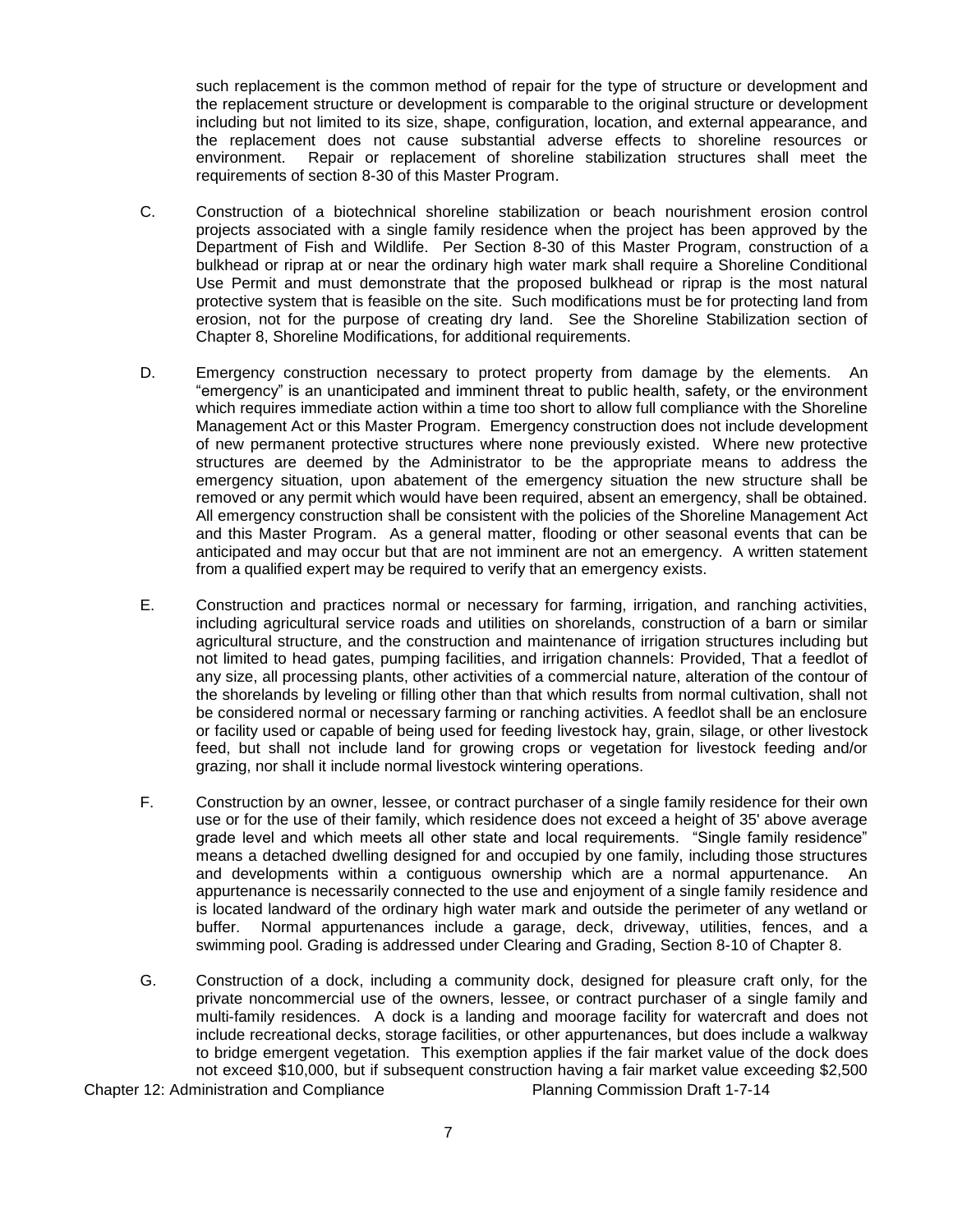occurs within five years of completion of the prior construction, the subsequent construction shall be considered substantial development for the purpose of this Master Program.

- H. Operation, maintenance, or construction of canals, waterways, drains, reservoirs, or other facilities that now exist or are hereafter created or developed as part of an irrigation system for the primary purpose of making use of system waters, including return flow and artificially stored ground water from the irrigation of lands.
- I. The marking of property lines or corners on state-owned lands, when such marking does not significantly interfere with normal public use of the surface of the water.
- J. Operation and maintenance of any system of dikes, ditches, drains, or other facilities existing on June 4, 1975, which were created, developed, or utilized primarily as a part of an agricultural drainage or diking system.
- K. Any project with a certification from the governor pursuant to Chapter 80.50 RCW in regard to energy facilities to meet state demands.
- L. Site exploration and investigation activities that are prerequisite to preparation of an application for development authorization under this Master Program, if all of the following conditions are met:
	- 1. The activity does not interfere with the normal public use of the surface waters.
	- 2. The activity will have no significant adverse impact on the environment including but not limited to fish, wildlife, fish or wildlife habitat, water quality, and aesthetic values.
	- 3. The activity does not involve the installation of any structure, and upon completion of the activity the vegetation and land configuration of the site are restored to conditions existing before the activity.
	- 4. A private entity seeking development authorization under this section first posts a performance bond or provides other evidence of financial responsibility to the City to ensure that the site is restored to pre-existing conditions.
- M. The process of removing or controlling aquatic noxious weeds, as defined in RCW 17.26.020, through the use of an herbicide or other treatment methods applicable to weed control that are recommended by a final environmental impact statement published by the Department of Agriculture or the Department of Ecology jointly with other state agencies under Chapter 43.21C RCW.
- N. Watershed restoration projects as defined in WAC 173-27-040. The City shall review the projects for consistency with the Master Program in an expeditious manner and shall issue its decision along with any conditions within 45 days of receiving all materials necessary to review the request for exemption from the applicant. No fee may be changed for accepting and processing requests for exemption for watershed restoration projects as used in this section.
- O. A public or private project, the primary purpose of which is to improve fish or wildlife habitat or fish passage, when all of the following apply:
	- 1. The project has been approved in writing by the Department of Fish and Wildlife as necessary for the improvement of the habitat or passage and appropriately designed and sited to accomplish the intended purpose.
	- 2. The project has received hydraulic project approval by the Department of Fish and Wildlife pursuant to Chapter 77.55 RCW.
	- 3. The Shoreline Administrator has determined that the project is consistent with this Master Program. The City shall make such determination in a timely manner and provide it by letter to the project proponent.

## **12-40 ASSURANCE DEVICE**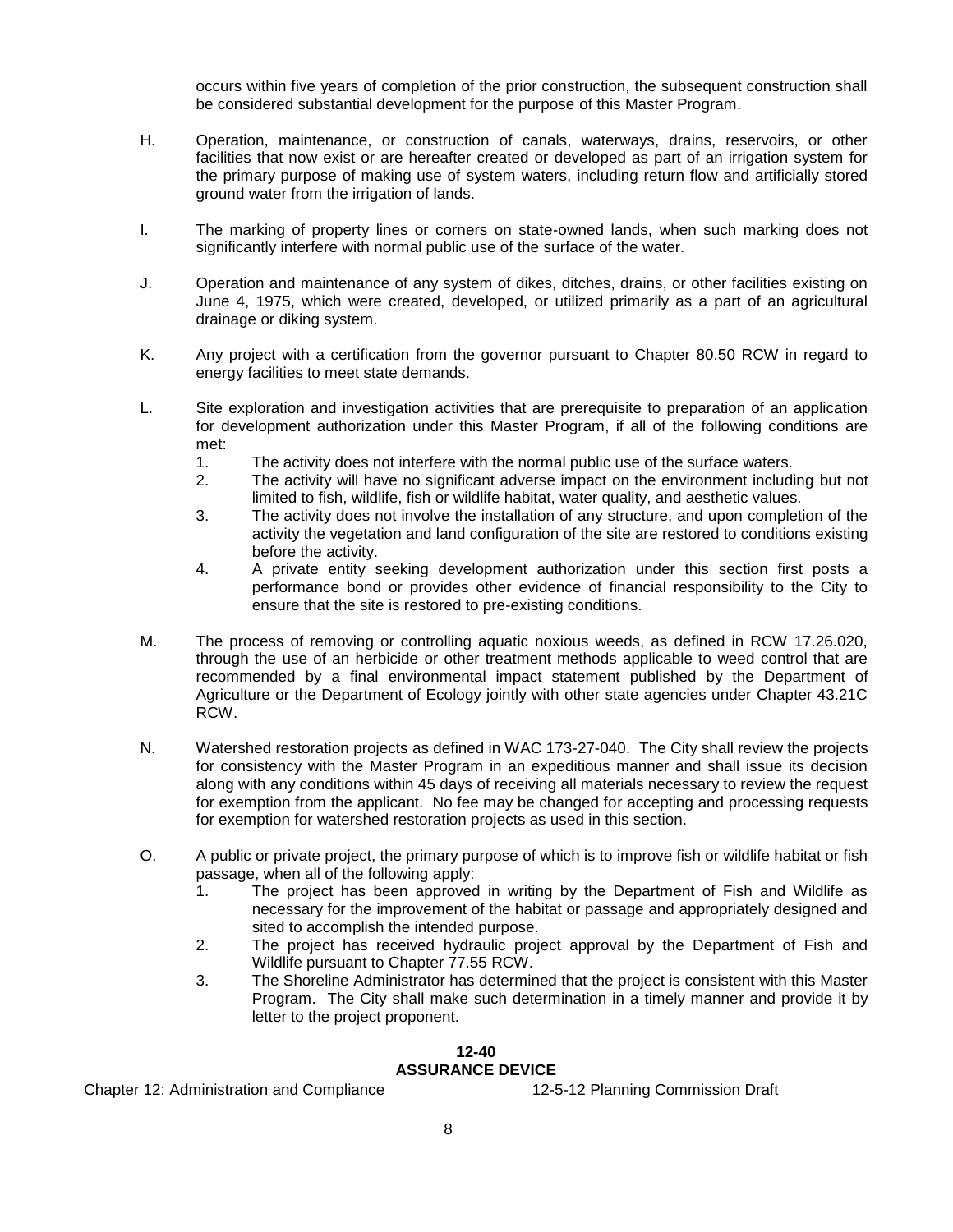- 12-40-010 In appropriate circumstances, the decision maker approving the permit may require a reasonable performance assurance device to assure compliance with the provisions of the Shoreline Management Act, the Master Program, any permit conditions, and the permit application as approved.
	- A. The assurance device may be a bond, assignment of funds, or other readily-accessible source of funds in a form acceptable to the City Attorney. Interest from any interest-bearing form of assurance device will accrue to the benefit of the depositor.
	- B. The assurance device shall specify the date and time by which the work which it guarantees shall be completed. The assurance device shall specify the date and time by which the City can negotiate the device to obtain the funds to do the work it guarantees. In all cases, the date and time for negotiation shall be at least 60 days after the deadline for the completion of the work.
	- C. Amount of Assurance Device. The Shoreline Administrator shall determine the amount of the assurance device as follows:
		- 1. For a performance device the amount will be 150% of the cost of the work or improvements covered by the assurance device based on estimated costs immediately following the expiration of the device together with the City's cost of obtaining funds from the assurance device and administering the project.
		- 2. For a maintenance device the amount will not be less than 20% of the cost of replacing the material covered by the assurance device based on estimated costs on the last day covered by the device together with the City's cost of obtaining funds from the assurance device and administering the project.
		- 3. In each case where the City requires or allows an applicant to establish an assurance device, the owner of the subject property shall give the City a signed notarized irrevocable license to run with the property to allow the employees, agents, or contractors of the City to go on the subject property for the purpose of inspecting and, if necessary, doing the work or making the improvements covered by the assurance device. The applicant shall file this license with the Administrator.
	- D. Release of Assurance Device
		- 1. After the work or improvements covered by a performance assurance device have been completed to the satisfaction of the City, or at the end of the time covered by a maintenance assurance device, the applicant may request the City to release the device.
		- 2. The City shall release such device as expeditiously as possible after receipt of a request for release, if the work or maintenance time period is finished.
	- E. Use of Proceeds Notice to Applicant. If during the period of time covered by a maintenance assurance device or after the date by which the required work or improvements are to be completed under a performance assurance device, the Administrator determines that the work or improvements have not been complied with, he/she shall notify the applicant. The notice must include the following information:
		- 1. The work that must be done or the improvement that must be made to comply with the requirements and permit assurance device.
		- 2. The amount of time that the applicant has to commence and complete the required work or improvements.

Chapter 12: Administration and Compliance Planning Commission Draft 1-7-14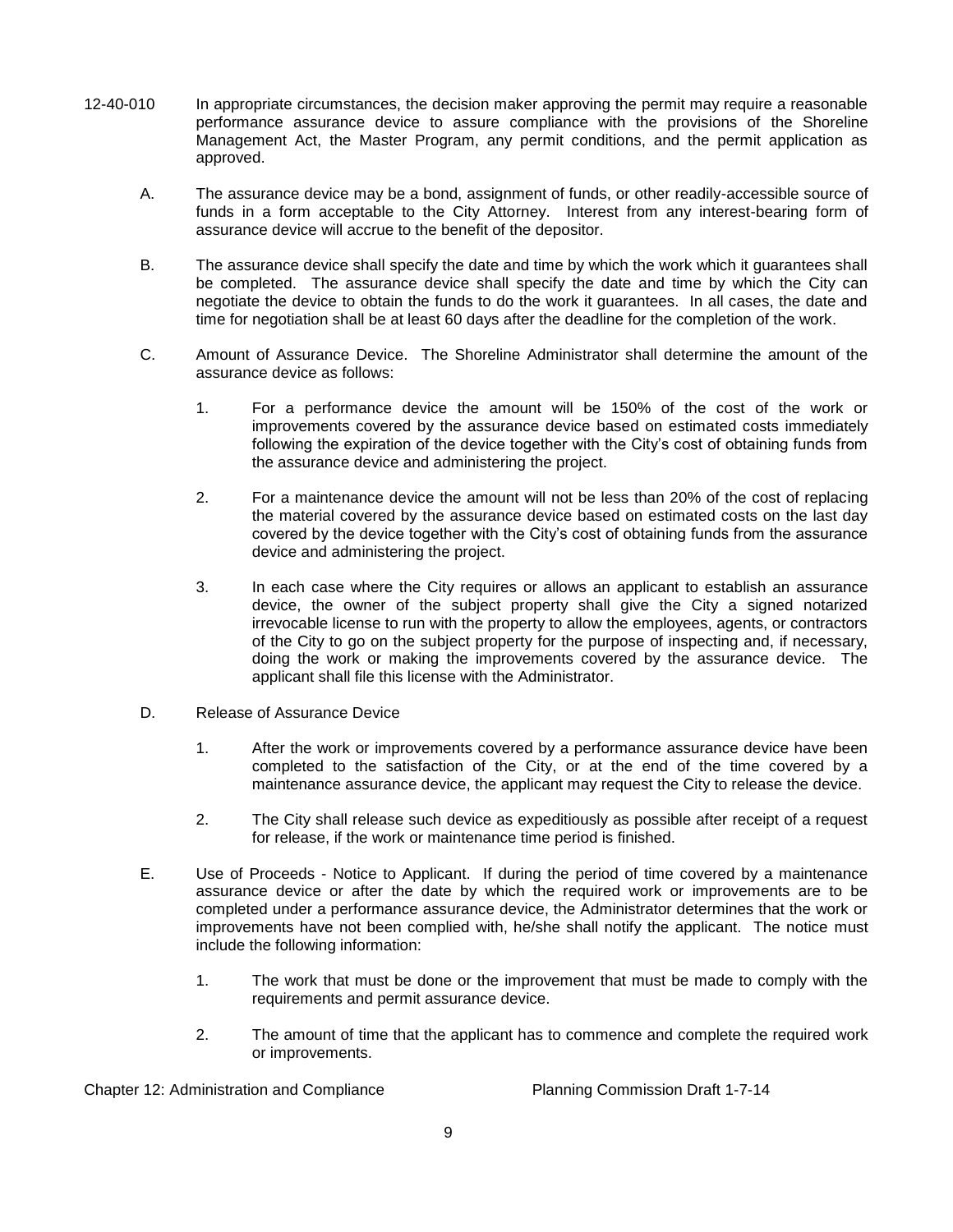- 3. That, if the work or improvements are not commenced and completed within the time specified, the City will use the proceeds of the assurance device to have the required work or improvements completed.
- F. Use of Proceeds Work by the City. If the work or improvements covered by the assurance device are not completed within the time specified in the notice given under subsection E above, the City shall obtain the proceeds of the device and do the work or make the improvements covered by the device. The City may either have employees of the City do the work or make the improvements or have a contractor do the work or make the improvements.
- G. Use of Proceeds Refund of Excess, Charge for All Costs. The property owner is responsible for all costs incurred by the City in doing the work and making the improvements covered by the assurance device. The City shall release or refund any proceeds of a performance device after subtracting all costs for doing the work covered by the device and the costs of obtaining the proceeds of the device. The owner of the subject property shall reimburse the City for any amount expended by the City that exceeds the proceeds of the device. The City shall have a lien against the subject property for the amount of any excess.
- H. Itemized Statement. In each case where the City uses any of the proceeds of the device, it shall give the owner of the subject property an itemized statement of all proceeds and funds used.

### **12-50 PERMIT REVOCATION**

- 12-50-010 This section applies to requests or decisions to revoke shoreline substantial development permits, shoreline conditional use permits, and shoreline variances.
- 12-50-020 The Planning Commission shall have the power to revoke or modify approved shoreline substantial development permits, shoreline conditional use permits, and shoreline variances.
- 12-50-030 Decision Procedure for Revocation.
	- A. City staff or any other persons who are aggrieved by activities undertaken under a shoreline permit may request in writing that the Planning Commission revoke or modify the permit.
	- B. The Administrator shall schedule a public hearing for the next Planning Commission meeting where the review can be accommodated and the required notice given.
	- C. Notice of Public Hearing.
		- 1. The administrator shall publish a notice of revocation hearing at least ten days before the hearing date.
		- 2. At least ten days before the hearing date, the Administrator shall mail notice of the hearing to the party to whom the permit was issued, the owner of the property for which the permit was issued, the person or persons who requested revocation of the permit, and any persons who requested notice of the hearing in writing.
		- 3. The notice shall include the following information:
			- a. The name of the permit holder and, if applicable, the project name.
			- b. The street address of the subject property and a description of the property in terms sufficient to identify the location.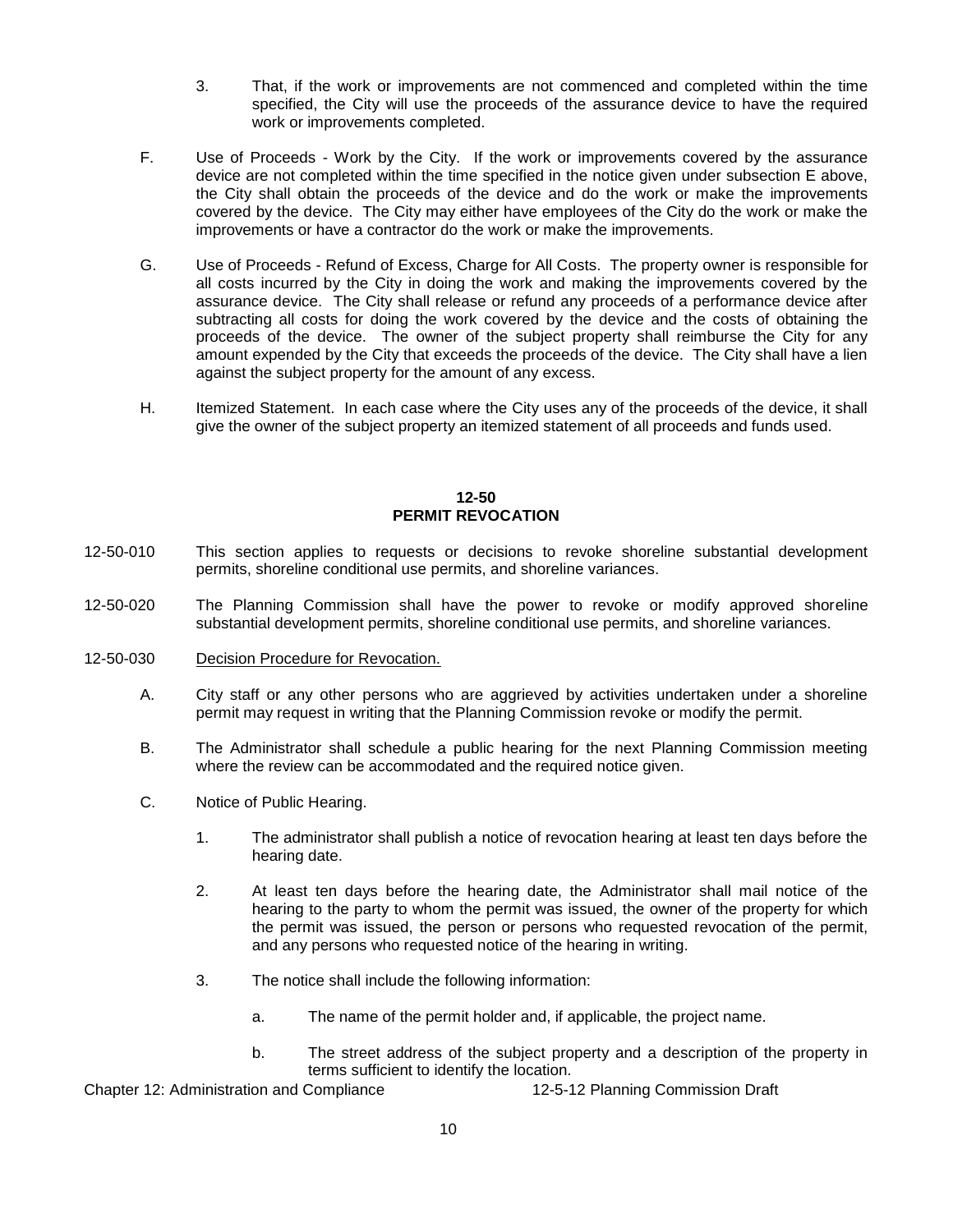- c. A brief description of the issues.
- d. The date, time, and place of the public hearing.
- e. A statement of the right of any person to participate in the public hearing by providing written statements before or at the hearing, and orally at the hearing.
- D. The Planning Commission shall hold a public hearing before deciding whether to revoke or add conditions to the permit or variance. Any person may submit written statements or speak at the hearing. The duration of public comments may be equitably limited. At the hearing, members of the Planning Commission may request such additional information as is reasonably necessary to evaluate whether the permit or variance should be revoked.
- E. After the public hearing has concluded, the Planning Commission shall decide whether to revoke, modify, or add conditions to the permit.
	- 1. The verbal decision may be announced at the same public meeting as the public hearing or at another public meeting.
	- 2. The decision shall be based on the decision criteria in subsection 12-50-040, below.
	- 3. If the Planning Commission decides to revoke the permit, they may require restoration or reclamation of the property and may set time limits for the completion of these activities.
	- 4. The Planning Commission shall adopt written findings of fact and conclusions which support the decision and any required conditions.
- F. Within seven days of the date of the adoption of the decision, a Notice of Decision and the findings of fact and conclusions shall be mailed by the Administrator to the permit holder, the property owner, the Department of Ecology, and the person who requested revocation of the permit.
- G. Effect of Decision.
	- 1. The decision of the Planning Commission may be appealed to the City Council as provided for in Chapter 20.11 of the Moses Lake Municipal Code. The decision of the City Council is the final decision of the City.
	- 2. The decision of the City Council to uphold or overturn the Planning Commission's decision on the revocation may be appealed to the Washington State Shorelines Hearing Board as provided in RCW 90.58.180 and WAC 461-08.
	- 3. If the Planning Commission revokes the permit, all activity authorized by the permit shall immediately cease, unless the Planning Commission grants a period of time to complete the activity or reclaim the site, or a court authorizes continued operation during an appeal.
- 12-50-040 Criteria for Revocation. The Planning Commission may revoke or modify a permit if it finds that one or more of the following criteria are met:
	- A. The permit approval was obtained by fraud.
	- B. The permit is being exercised contrary to the terms or conditions of approval or in violation of law.

Chapter 12: Administration and Compliance Planning Commission Draft 1-7-14 C. The use or activity for which approval was granted is being exercised so as to be detrimental to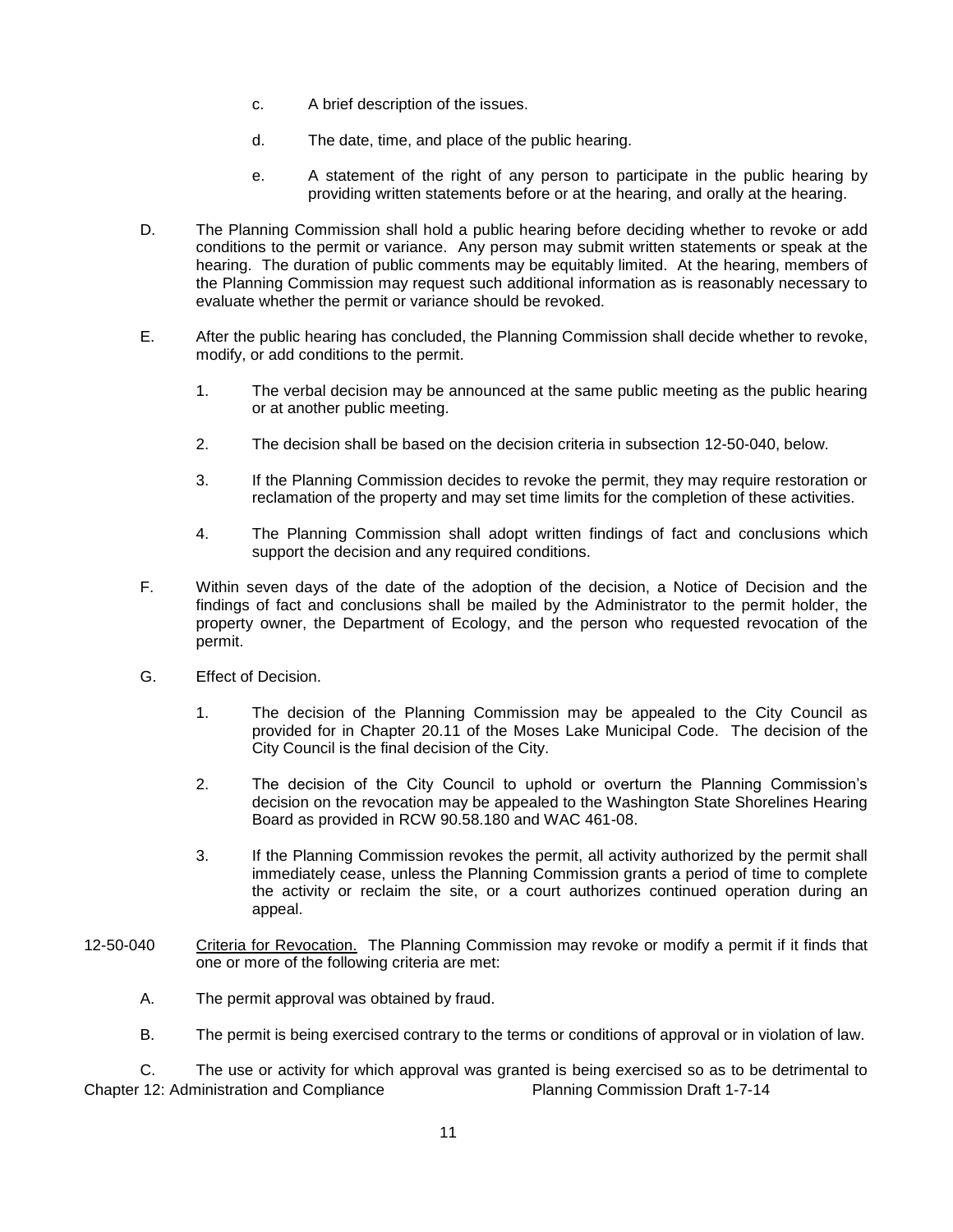the public health, safety, or welfare.

### **12-60 NON-CONFORMING DEVELOPMENT**

- 12-60-010 Non-conforming development is a shoreline use or structure which was lawfully constructed or established prior to the effective date of the Shoreline Management Act or the applicable local Master Program, or amendments thereto, but which does not conform to present regulations or standards of the Master Program or policies of the Shoreline Management Act. In such cases, the standards of this section shall apply.
- 12-60-020 Non-conforming uses. Non-conforming uses include shoreline uses which were lawfully established prior to the effective date of the Shoreline Management Act or the Master Program, or amendments thereto, but which would not be approved based on present regulations of the Master Program or policies of the Act. An example is a commercial use within an area designated for residential uses. The continuation of a non-conforming use is subject to the following standards:
	- A. Non-conforming development may be continued provided that it is not enlarged, intensified, or altered in any way which increases its nonconformity.
	- B. Change of ownership, tenancy, or management of a non-conforming use shall not affect its nonconforming status under this Master Program, provided that the use does not change or intensify.
	- C. Additional development of any property on which a non-conforming use exists shall conform to this Master Program.
	- D. A non-conforming use shall not be changed to another non-conforming use, regardless of the conforming or non-conforming status of the building or structure in which it is housed; unless the new use would be housed in the existing building, the building footprint would not increase, and the new use and any related site changes would not negatively impact shoreline ecological functions.
	- E. If a non-conforming use is converted to a conforming use, no non-conforming use may be resumed.
	- E. A non-conforming use or development which is moved any distance must be brought into conformance with this Master Program and the Shoreline Management Act.
	- F. If a non-conforming use is discontinued for twelve consecutive months or for twelve months during any two-year period, any subsequent use shall be conforming; it shall not be necessary to show that the owner of the property intends to abandon such non-conforming use in order for the non-conforming rights to expire.
	- G. Non-conforming uses that are destroyed by fire, explosion, flood, or other casualty may be restored or replaced, provided that the following are met:
		- 1. The reconstruction process is commenced within 18 months of the date of the damage and is completed within three years of the issuance of permits.
		- 2. The reconstruction does not expand, enlarge, or otherwise increase the non-conformity.
		- 3. The development shall conform to this Master Program.
		- 4. This provision does not apply to bulkheads.
	- H. Non-conforming uses may be maintained, repaired, renovated, or remodeled so long as nonconformance with the standards and regulations of this Master Program is not increased, except that any change, enlargement, repair, or replacement of bulkheads must conform to the Shoreline Stabilization section of Chapter 8, and the use regulations in Table 9.2.